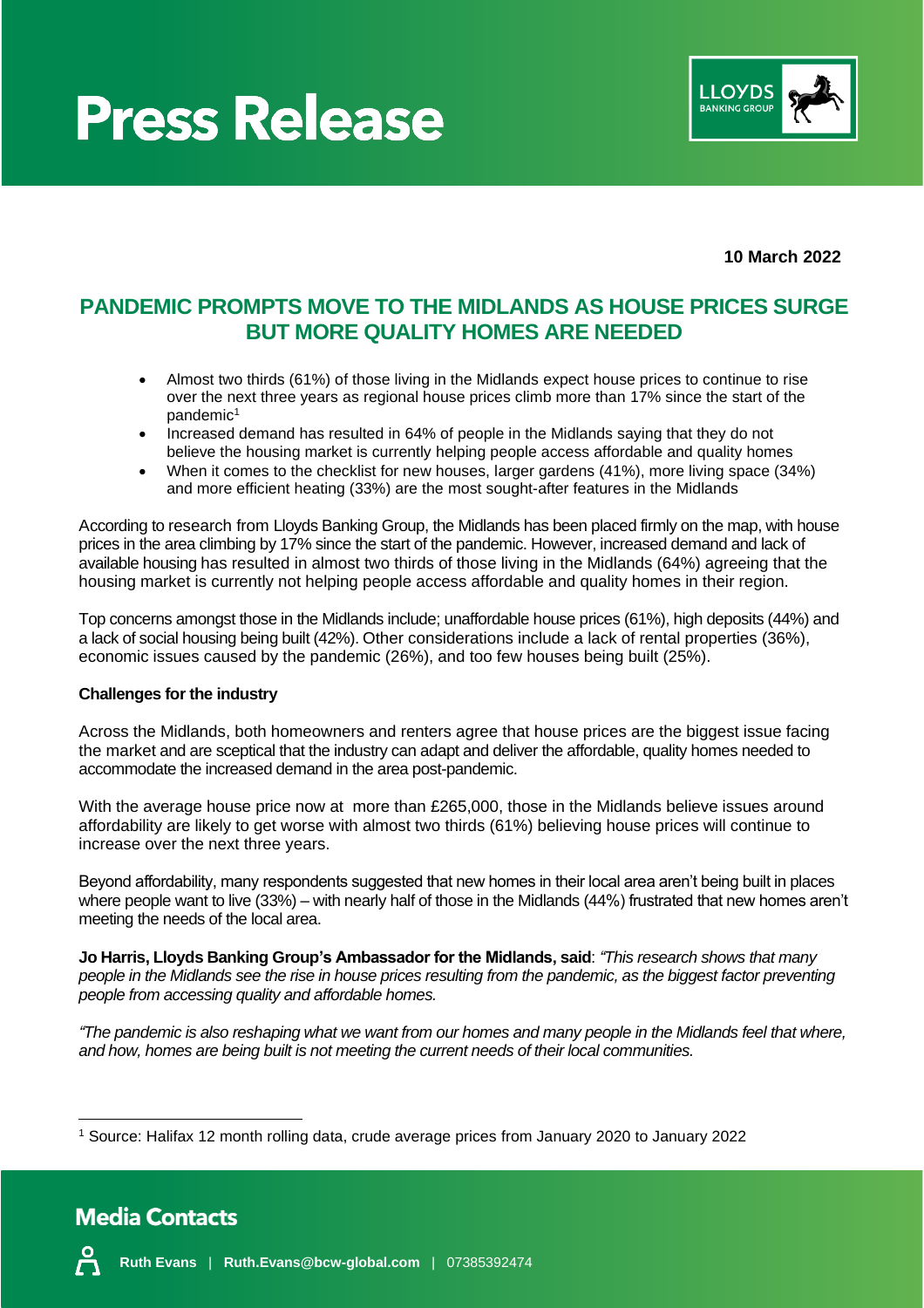## **Press Release**



*"Understanding current local trends is vital if the homes being built are to meet the changing needs of individuals and local communities. That's why, as part of our commitment to help Britain prosper, we are working across the industry to collectively work-out how we deliver the high-quality, sustainable and affordable homes that the Midlands' needs."*

#### **Meeting local needs**

Over the last year, there has been increased interest in the region as homeworking buyers and renters look to spend lockdown savings in rural and semi-rural locations. People in the Midlands said that living in an attractive area (46%) and being close to family and friends (42%) were the most important factors to them when purchasing a home.

#### **A changing picture of home**

However, when it comes to our homes themselves, more space and outdoor living looks set to be one of the most important factors driving buying decisions in the Midlands over the next few years. The garden was deemed the most important feature; with over two in five (41%) stating they would prioritise that first, followed by more living space (34%) and more efficient heating (33%). In fact, just over a third of those in the Midlands said they would pay more than they would otherwise for a home with a garden (37%) and offstreet parking (36%).

**Oliver Purday, Managing Director of Bowbridge Homes, said:** *"Since the beginning of the pandemic,*  we have found that our customers have definitely assessed their needs and what they actually want from a *home.*

*"We constantly review our designs to ensure that they serve our clients' needs, and as part of that review what is also very clear, is that the quality of the living environment is of fundamental importance. We design each of our schemes individually to tailor the scheme to its environment and create a proper community. We ensure that not only are the internal space and design of the homes considered, but also how each home sits within the overall scheme, paying particular attention to the landscaping and ecology.* 

*"We are also integrating Custom Build opportunities within many of our schemes. This takes client choice to the next level and allows our customers to tell us exactly how they want to use a home and have a full involvement with its design right from the start, so that they get a home that is bespoke to them."*

- **ENDS** -